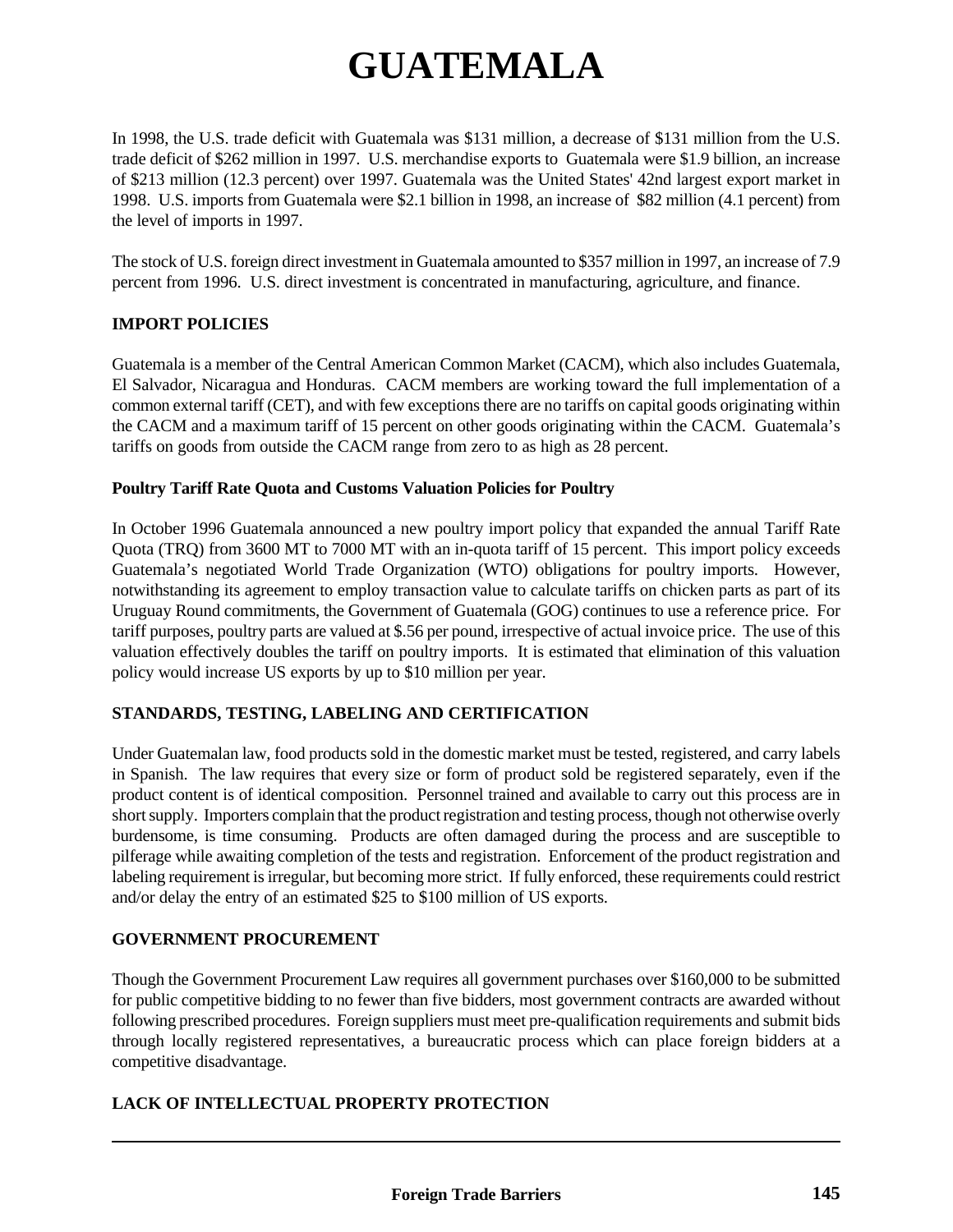## **Guatemala**

Guatemala's protection of intellectual property and the enforcement of existing laws and regulations is inadequate. Pursuant to Section 182 of the Omnibus Trade and Competitiveness Act of 1988 ("Special 301"), Guatemala was placed on the Watch List in 1998 because of its failure to solve copyright protection deficiencies, improve enforcement, and dismantle market access barriers. Guatemala's continuing failure to protect and enforce its laws shows an indifference to its international obligations and bilateral commitments.

# **Copyrights**

Guatemala passed a new Copyright Law in 1998 that protects computer software programs, but there has been virtually no enforcement by government. Although the software industry has successfully brought some civil actions against resellers of pirated software, distribution and use of illegally copied software – including use by government agencies – is commonplace. In 1992 the GOG passed a law authorizing the establishment of a regulatory agency to police the cable television industry. However, the regulatory entity has not been established and regulation of this industry is insufficient to protect US rights holders. Piracy of signals by cable system operators continues, though the unauthorized retransmission of premium channels has diminished. Local broadcast channels occasionally re-transmit premium or pay-per-view events. A new law to regulate the cable TV industry was drafted in July 1997, but there has been no action taken in the legislature. A report prepared by the International Intellectual Property Alliance (IIPA) estimates that copyright infringements in Guatemala cost U.S. firms \$24.5 million in 1998.

## **Patents**

Guatemala's patent law (153-85) is out of date and deficient in several areas, including limits on protection to only fifteen years (10 years for food, beverages, medicines, and agrochemicals), broad compulsory licensing provisions, mandatory local manufacturing of the patented product, and a lack of protection against parallel imports. Enforcement of the law is limited. A number of subject areas are not patentable, including mathematical methods, living organisms, commercial plans, and chemical compounds or compositions. Guatemala does not provide exclusive marketing rights for pharmaceutical and agricultural products, which are subject to mailbox applications, as required by the TRIPS agreement.

# **Trademarks**

Guatemala's law provides insufficient protection for owners of well-known trademarks. Exclusive rights are granted on a first-to-file basis, thus permitting third parties to register and use (or prevent genuine trademark holder from using) internationally known trademarks. Sales of counterfeit clothing and other merchandise are common in Guatemala. Though an amendment to Guatemala's Criminal Code has made it easier for licenseholders or brand owners to initiate legal action against merchants who traffic in counterfeit merchandise, not all rights holders have sufficient resources to pursue civil actions against IPR violators.

# **SERVICES BARRIERS**

Guatemala is overdue in providing to the World Trade Organization an acceptance of the Fourth Protocol to the General Agreement on Trade in Services, which is necessary to bring its commitments on basic telecommunications services into effect. Majority foreign ownership in telecommunications services is not permitted. International traffic must be routed through the facilities of an enterprise licensed by the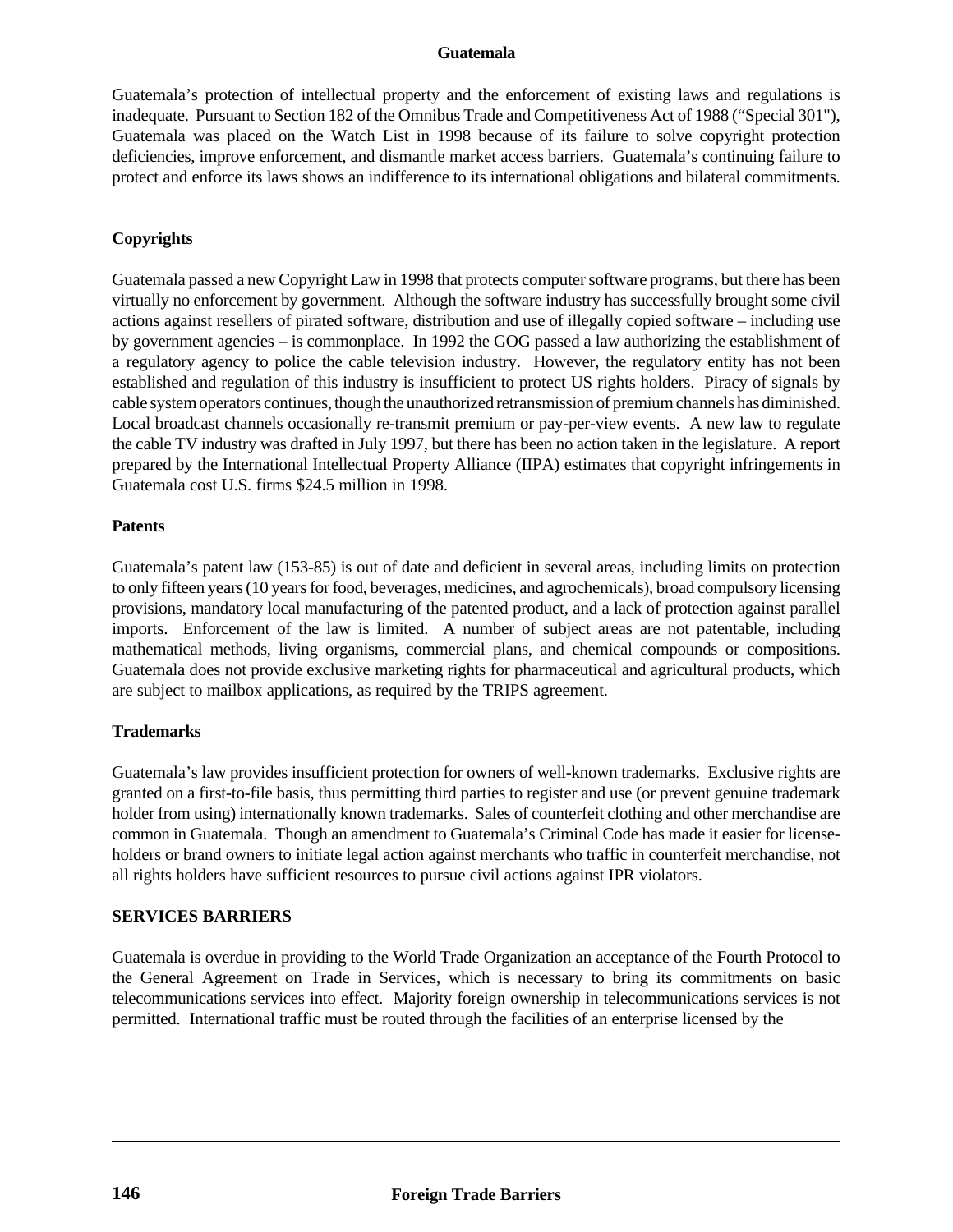## **Guatemala**

Guatemalan Superintendency of Telecommunications. Commercial radio or television stations must have at least 75 percent Guatemalan ownership.

Guatemala has not given the WTO an acceptance necessary to bring into force its commitments under the Fourth Protocol to the General Agreement on Trade in Services, which embodies the WTO Basic Telecom Agreement. In December 1998 Guatemala suggested key changes to its Fourth Protocol commitments in a proposal to the WTO Council on Trade in Services. It is unclear at this time whether the WTO Council on Trade in Services will agree to the changes or, instead, request that Guatemala take whatever steps are necessary to accept the Fourth Protocol based on the commitments offered by Guatemala at the time the Basic Telecom Agreement was completed in February 1997.

#### **Investment Barriers**

Guatemala generally welcomes foreign investment and provides national treatment, though the complex and often confusing welter of laws, regulations, and red tape can sometimes be discouraging. The new Investment Law passed in 1998 addresses some of these issues, including providing for national treatment for foreign investors. However, restrictions on foreign investment remain in several sectors of the economy, including auditing, insurance, mineral exploration, forestry, and the media.

## **ELECTRONIC COMMERCE**

There are no known tariff or non-tariff measures, burdensome or discriminatory regulations, or discriminatory taxation affecting electronic commerce.